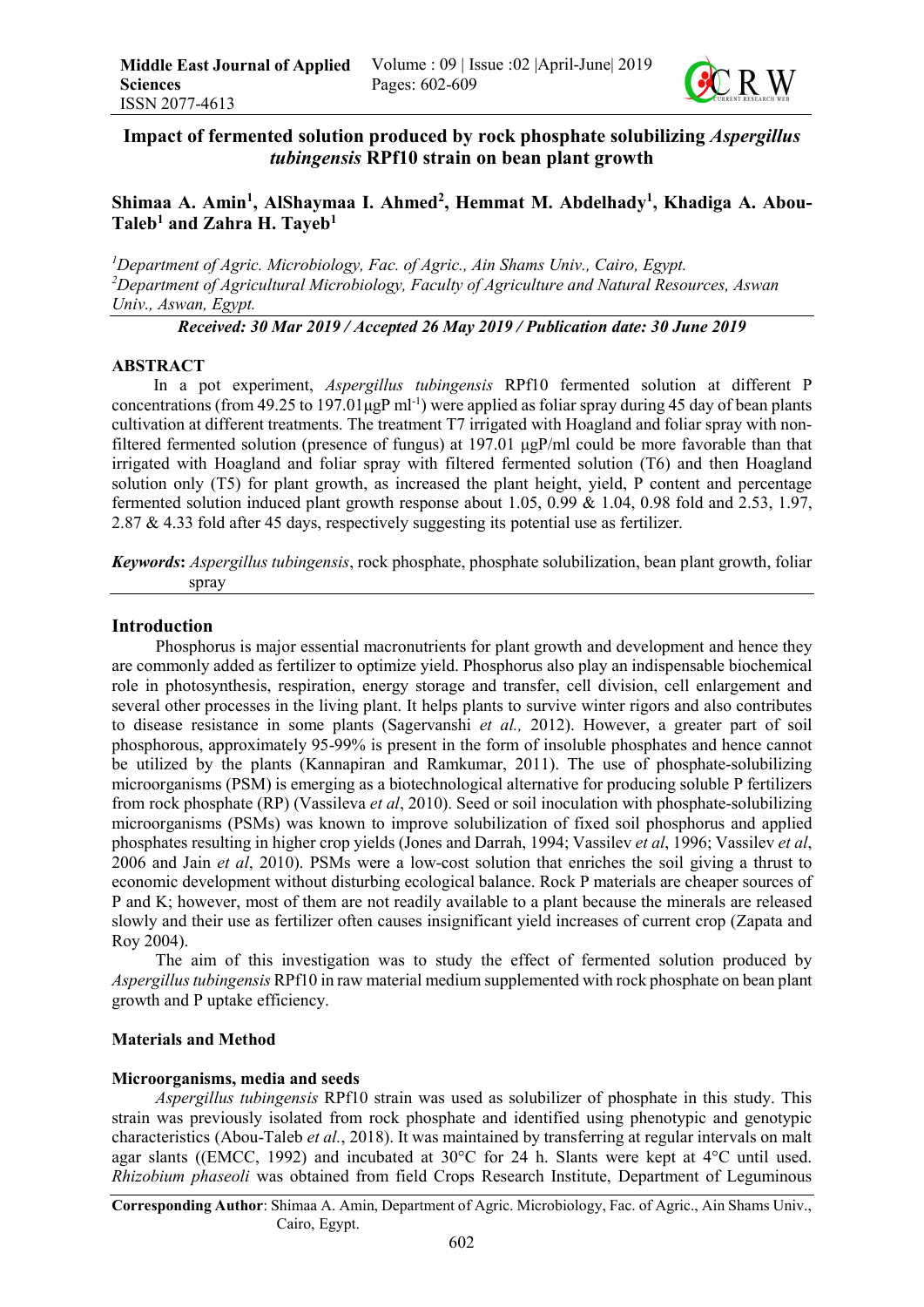Crops, Agricultural Research Centre (ARC), Giza, Egypt. The culture medium used for grow nodulation root bacteria was yeast extract mannitol medium (YEM) (Vincent, 1970) [(gL<sup>-1</sup>): mannitol, 10.0; yeast extract, 1.0; K2HPO4, 0.5; MgSO4. 7H<sub>2</sub>O, 0.2; NaCl, 0.1; CaCO<sub>3</sub>, 3.0; and adjusted to pH 7.21.

Seeds of bean (*Phasealus nebraska*) obtained from field Crops Research Institute, Department of Leguminous Crops, Agricultural Research Centre (ARC), Giza, Egypt.

## Fermentation process

It was carried out in 250 ml plugged Erlenmeyer flask, containing 100 ml sterile modified fermentation medium by Abou-Taleb et al. (2018) [(gL<sup>-1</sup>): sugar beet waste, 30; rock phosphate, 10 and adjusted to pH 7.0] and inoculated with 3% spore suspensions  $(3.18 \times 10^8 \text{ spores ml}^{-1})$  for *Aspergillus tubingensis* RPf10 strain which incubated at 30°C on rotary shaker at 150 rpm for 12 days. The fermented medium was filtrated using filter papar No.1, the supernatant was taken as the fermented solution.

#### Soils

A pot experiment was conducted in sandy soil. The basic properties of the soil presented in Table (1).

| Table 1: Properties of the sandy soil. |  |  |
|----------------------------------------|--|--|
|----------------------------------------|--|--|

| $\sim$<br>lamanta                     |                  |      |               | e                      | AV L LE                   | -              | ים "              |
|---------------------------------------|------------------|------|---------------|------------------------|---------------------------|----------------|-------------------|
| mgL<br>`onc<br>nent :<br>$\mathbf{H}$ | $\Omega$<br>17.L | 10.5 | $\sim$ $\sim$ | <u>.</u>               | $\sim$ $\sim$ $\sim$<br>Ő | $\overline{a}$ | $\bigcap$<br>∪.∠∪ |
| <b>TP1.</b>                           |                  |      |               | $\cdot$ $\sim$ 1<br>-- | $\sim$<br>.               |                |                   |

The analysis was carried out in the central Lab., Fac. of Agri., Ain Shams Univ., Qalubia, Egypt.

## Nutrient (Hoagland) solution

It was used for surface irrigated plant. Its composition was shown in Table (2):

|  |  |  |  |  |  |  | Table 2: Composition of a modified Hoagland nutrient solution. |  |  |
|--|--|--|--|--|--|--|----------------------------------------------------------------|--|--|
|--|--|--|--|--|--|--|----------------------------------------------------------------|--|--|

| Compound                             | Molecular<br>weight<br>g/mol | Concentration<br>of stock<br>solution<br>M | Concentration<br>of stock<br>solution<br>$g/1$ iter | Volume<br>of stock<br>solution<br>per litre<br>of final<br>solution<br>ml | Element   | Final<br>concentration<br>of element<br>$\mu$ M | Final<br>concentration<br>of element<br>ppm |
|--------------------------------------|------------------------------|--------------------------------------------|-----------------------------------------------------|---------------------------------------------------------------------------|-----------|-------------------------------------------------|---------------------------------------------|
| <b>Macronutrients</b>                |                              |                                            |                                                     |                                                                           |           |                                                 |                                             |
| KNO <sub>3</sub>                     | 101.1                        | 1.00                                       | 101.10                                              | 6.0                                                                       | N         | 16000                                           | 224                                         |
| $Ca (NO3)$ , $4H2O$                  | 236.2                        | 1.00                                       | 236.16                                              | 4.0                                                                       | K         | 6000                                            | 235                                         |
| $NH_4H_2PO_4$                        | 115.1                        | 1.00                                       | 115.08                                              | 2.0                                                                       | Ca        | 4000                                            | 160                                         |
| $MgSO4$ . 7 $H2O$                    | 246.5                        | 1.00                                       | 246.49                                              | 1.0                                                                       | ${\bf P}$ | 2000                                            | 62                                          |
|                                      |                              |                                            |                                                     |                                                                           | S         | 1000                                            | 32                                          |
|                                      |                              |                                            |                                                     |                                                                           | Mg        | 1000                                            | 24                                          |
| <b>Micronutrients</b>                |                              |                                            |                                                     |                                                                           |           |                                                 |                                             |
| KC <sub>1</sub>                      | 74.6                         | 25.0                                       | 1.9                                                 |                                                                           | Cl        | 50.0                                            | 1.77                                        |
| $H_3BO_3$                            | 61.8                         | 12.5                                       | 0.8                                                 |                                                                           | B         | 25.0                                            | 0.27                                        |
| $MnSO4$ . $H2O$                      | 169.0                        | 1.0                                        | 0.2                                                 |                                                                           | Mn        | 2.0                                             | 0.11                                        |
| $ZnSO4$ . 7 $H2O$                    | 287.5                        | 1.0                                        | 0.3                                                 | 1.0                                                                       | Zn        | 2.0                                             | 0.131                                       |
| CuSO <sub>4</sub> .5H <sub>2</sub> O | 249.7                        | 0.3                                        | 0.1                                                 |                                                                           | Cu        | 0.5                                             | 0.032                                       |
| $H_2MOQ_4$ (85%<br>$MoO3$ )          | 162.0                        | 0.3                                        | 0.0                                                 |                                                                           | Mo        | 0.5                                             | 0.05                                        |
| Fe-EDTA3                             | 558.5                        | 53.7                                       | 30.0                                                | 1.0                                                                       | Fe        | 20.0                                            | 1.12                                        |

## Pot experiment

A pot experiment was conducted in sandy soil during summer season of 8 / 2014. The pot experiment was carried out in the greenhouse of bio-fertilizer unit, Fac. of Agric., Ain Shams Univ., Shoubra, El-Kheima, Cairo, Egypt, using polyethylene pots (30 cm in diameter and 30 cm deep) filled with 6 Kg soil previously soaked with 5% HCl and followed by twice washes with tap water. Five pots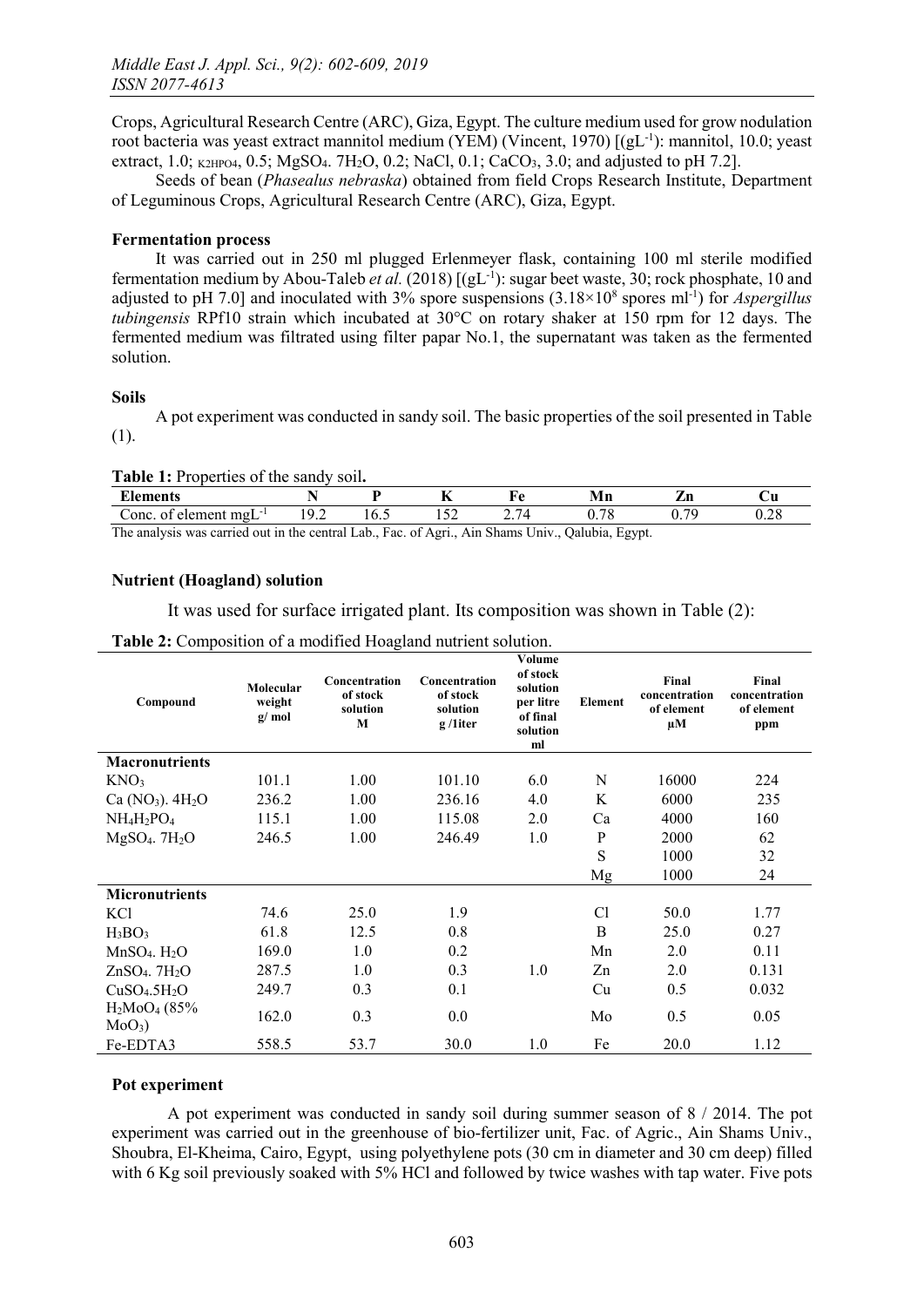were used as replicates for each treatment. Pots were arranged in greenhouse in a completely randomized design.

Seeds of were surface sterilized by rinsing in ethanol (90%) and soaking for 10 min in hydrogen peroxide (3% wv<sup>-1</sup>) followed by two washes in sterile distilled water.

Seeds were germinated in sterilized dishes containing sterile cotton. Sterile distilled water was added at intervals to keep the cotton and germination seeds wet. Seeds were incubated at 30° C for 2:4 days or until radicals were 2 - 3 cm long and appearance of root hairs. Germination was daily observed and germination percentage was 100% which calculated by following formula:

$$
= n / N * 100
$$

Where,  $n = Total number of germinated seeds and N = Total number of initiated seeds.$ 

Ten seeds were planted in each pot at a 2 cm depth. Immediately after planting, the seedlings were inoculated with 5 ml inoculum of *Rhizobium phaseoli* strain after 2, 9 and 16 days. Plants were thinned to 5 plants per pot.

The pots were divided into two main groups. The first group was treated with filtrated fermented solution and the second group was treated with non-filtrated fermented solution of *Aspergillus tubingensis* RPf10. Then each group was divided into two sub groups. The first sub-group was surface irrigated twice weekly once with a Hoagland (as nutrient) solution and once with water. The second subgroup was surface irrigated twice weekly (once with a Hoagland free P and once with water). Both groups containing 7 treatments, sprayed with different amounts of fermented solution produced by *Aspergillus tubingensis* RPf10 on sugar beet wastes medium containing soluble rock phosphate.

The seven treatments, namely:

- 1- Irrigation with tap water (control).
- 2- Irrigation with Hoagland only.
- 3- Irrigation with Hoagland free P only.
- 4- Spraying with  $49.25 \mu g$  P ml<sup>-1</sup> of fermented solution.
- 5- Spraying with 98.5  $\mu$ g P ml<sup>-1</sup> of fermented solution.
- 6- Spraying with 147.75  $\mu$ g P ml<sup>-1</sup> of fermented solution.
- 7- Spraying with  $197.01 \mu g$  P ml<sup>-1</sup> of fermented solution.

The plant samples were collected after 30 or 45 days. At harvest, the plant growth parameters were recorded being plant height, root  $\&$  shoot dry weight and P content of plant.

## Analytical methods

Plant (root + shoot) dry weight was determined after drying in an oven at  $105^{\circ}$ C until constant weight. Phosphorus content in bean plant was determined by using the colorimetric molybdenum blue method described by Jackson (1958).

The specific plant length and percentage fermented solution induced plant growth response (FGR %) were calculated using the following formula (Cloete *et al*, 2009).

 $SPL = Plant height (cm)/Plant$  dry weight (g/pot).

% FGR = ((Plant dry weight treatment - Plant dry weight control)/ Plant dry weight control)  $\times$  100.

#### Statistical analysis

Data were analyzed statistically using IBM SPSS® statistics software (2011).

#### Results and Discussion

#### Fermentation experimental

In the previous study, *Aspergillus tubingensis* RPf10 grown on modified fermentation medium as a low cost medium containing sugar beet waste and rock phosphate Abou-Taleb *et al.* (2018), the highest RPs content and RPSE% were recorded after 12 days at 30°C being 196.17 µgP ml<sup>-1</sup> and 6.54%, respectively. Also it could be observed that the fermented solution produced by this fungal strain contained some inducible factors of plant growth such as IAA, organic acid (citric acid) and some micro- & macro-elements have been reported by Abou-Taleb *et al.* (2018).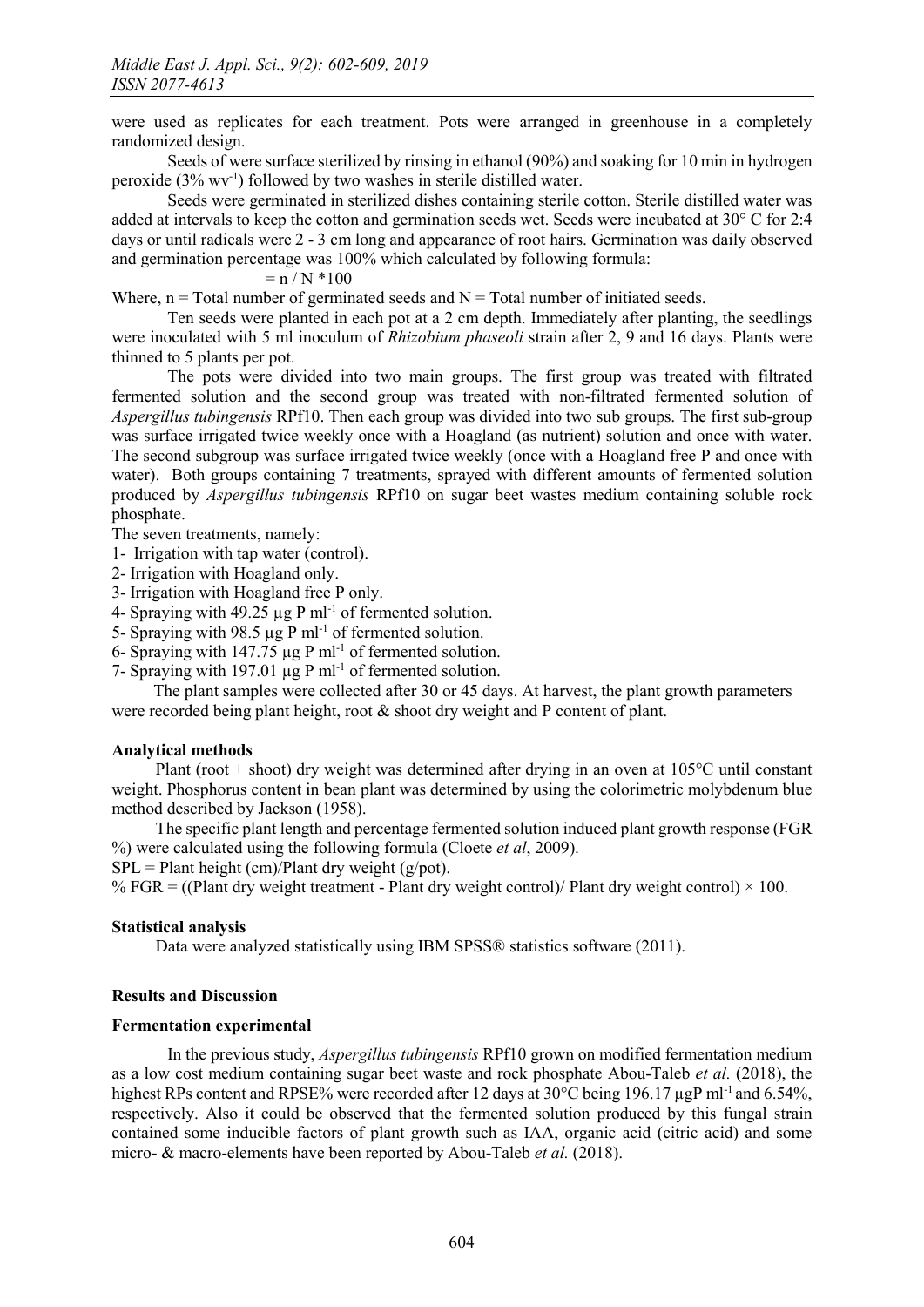## Application of *Aspergillus tubingensis* RPf10 fermented solution as a nutrient solution for bean plant growth improvement

In this experiments, the *Aspergillustubingensis* RPf10 fermented solution at different phosphorus concentrations ranged from 49.25 to 197.01 µgP/ml were used as nutrient solution or phosphate fertilizer for bean plant growth. During the plants growth period, the irrigation was carried out using the nutrient Hoagland solution free phosphorus or non-free phosphorus, in addition to foliar spray with filtrated or non-filtrated fermented solutions. The irrigation with Hoagland only (T2), Hoagland free phosphorus (T5), and water (T1) were served as controls.

Data present in Tables (3 & 4) and Figs. (1 & 2) showed that slight increase in the plant growth parameters expressed as plant height (cm), plant yield  $(g<sub>/</sub>pot)$  and phosphate content ( $\mu gP/ml$ ) of bean plant growth irrigated by Hoagland free phosphorus (T2) than that irrigated with water (T1), whereas the irrigation with complete Hoagland (T5) increased these parameters about 1.2, 1.33 and 13.38 folds and about 1.5, 1.41 and 20.18 folds, respectively comparing to control (T1) after 30 and 45 day harvest period. The improvement of bean plant growth during 45 days was noticed after the foliar spray with Aspergillus tubingensis RPf10 fermented solution before and after filtrations. Where the values of plant growth parameters were increased during the harvest period with increasing the phosphate concentration of fermented solution to record the highest value after 45 days at 197.01  $\mu$ gP/ml of fermented solution. At this treatment, the irrigation with Hoagland free P and foliar spray with filtrated (T3) and non-filtrated (T4) fermented solutions gave the plant height of 27  $& 29$  cm, plant yield of 1.97 & 2.01 g/ pot and phosphate content of 30.65 & 30.77  $\mu$ gP/ml and percentage fermented solution induced plant growth response of 93.14 & 97.06%, respectively with slight improvement between the growth plants of T3 and T4 treatments. At the latter treatment (T4), the plant height, yield, specific plant length and P content increased to about 2.90, 1.97, 1.47 & 39.96 fold, 2.23, 1.65, 1.35 & 34.97 fold and 1.07, 1.02, 1.05 & 1.00 fold with foliar spray with non-filtrated fermented solution comparing to irrigation with water (control, T1). Hoagland solution free  $P(T2)$  and Hoagland solution free  $P +$  foliar spray with filtrated fermented solution (absence of fungal strain) (T3), respectively after 45 day harvest period. Whereas the percentage fermented solution induced plant growth response was increased about 4.95 and 1.04 fold at T4 treatment (foliar spray with 197.01 µgP/ml of non-filtrated fermented solution) comparing to irrigation with Hoagland solution free P (T2) and Hoagland solution free  $P +$  foliar spray with filtrated fermented solution (absence of fungal strain) (T3), respectively after 45 day harvest period. With regard to, the irrigation with Hoagland and foliar spray with filtrated (T6) or non-filtrated (T7) fermented solutions, the results in Table (45) also indicated that the plant growth parameters increased as the phosphorus concentrations increased to 197.01 µg P.ml-1 of fermented solution after 30 and 45 days of snowing with foliar spray of filtered fermented solution (absence fungi) (T6) which achieved the highest values 2.05  $\&$  2.87 g/pot of yield, 14  $\&$  36 cm of plant height, 153.09  $\&$  164.20 % of fermented solution induced plant growth response and 25.54 & 42.74 µgP/ml of P content after 30 and 45 days of plant snowing, respectively.

Whereas, the foliar spray of non-filtered fermented solution (presence fungi) (T7) at P concentration of 197.01  $\mu$ gP m<sup>-1</sup> gave the highest yield of plant 2.14 & 2.84 g/pot, 16 & 38 cm of plant height, 181.37 & 178.43 % of fermented solution induced plant growth response and 24.84 & 44.72 µg P/ml of P content after 30 and 45 days of plant snowing, respectively.

The integrative effects of fermented products, rhizosphere microorganisms and soil plant systems appear to play a vital role in enhancement of the plant growth and soil quality (Vassilev and Vassileva, 2003). Vassileva *et al.* (1998) studied the various combination of olive cake and RP, previously treated and untreated by *A.niger* were introduced into a calcareous and phosphorus (P) - deficient soil to improve the growth of *Trifolium repens* in a greenhouse experiments. Greater growth and P uptake of mycorrhizal and non micorrhizal plants were achieved when microb-treated olive cake and rock P were applied to soil compared with other treatments.

Moreover, the P solubilizers *Bacillus* sp., solubilized phosphorus and increased growth and yield of cotton (Gyaneshwar *et al.,* 2002, El-Komy, 2005 and Qureshi *et al.,* 2012). Although combined PSB inoculation with application of rock P consistently increased shoot and root dry weight as compared to control, a treatment which joints together both bacteria and mineral rocks, further increased plant growth 26% in shoot and 29% in root dry weight for pepper and 22% in shoot and 27% in root dry weight for cucumber plant over the control during 30 days following planting (Han *et al.,* 2006). Also, Omer (1998) reported that the application of RP to nonsterilized soil with bacteria inoculation increased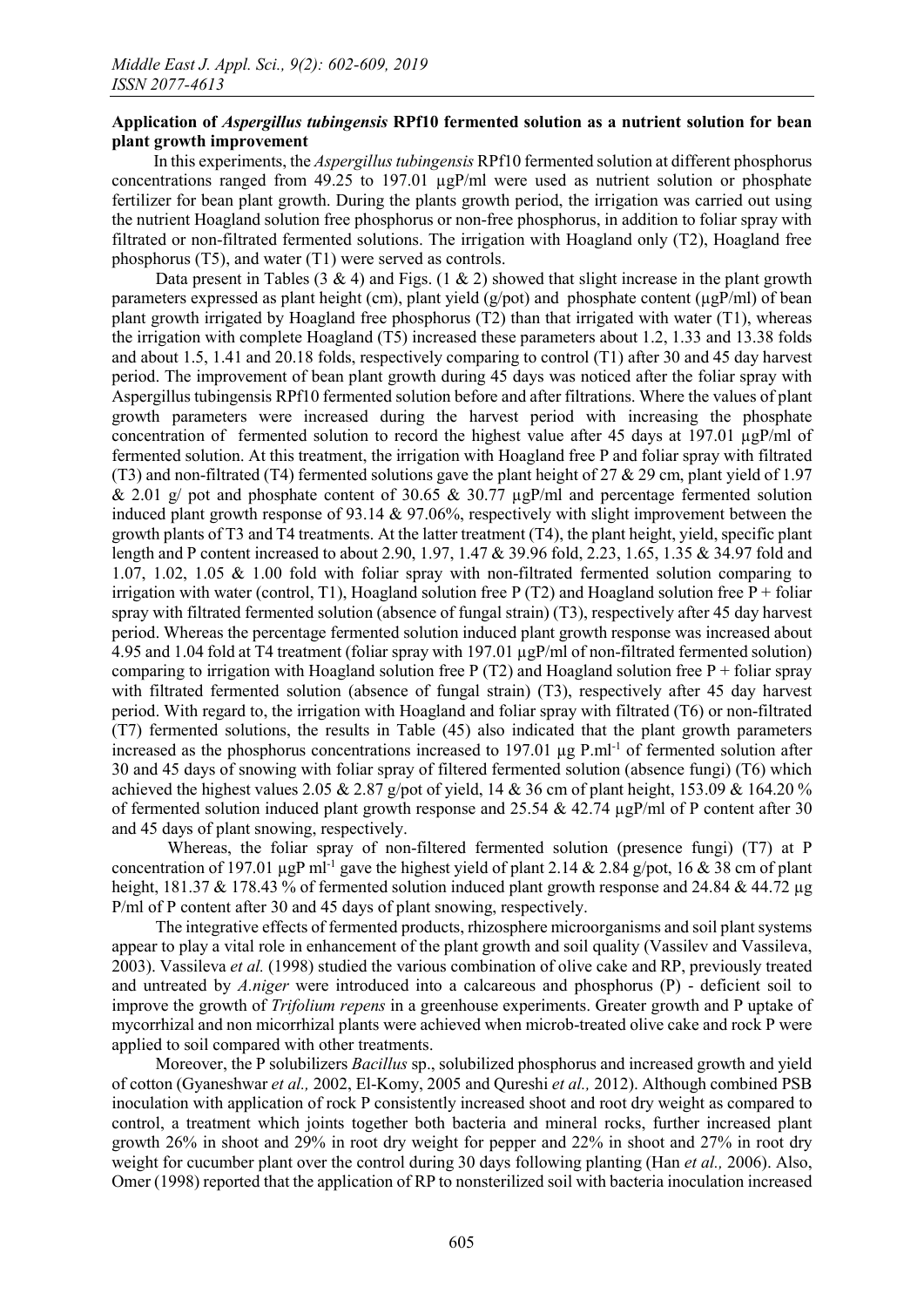P uptake, shoot and total dry mass of wheat plant. Ramachandran *et al.* (2007) found that the efficient PSB strain has efficiently solubilized and released P from insoluble RP and improved the shoot and root growth of the black pepper cuttings either alone or in combination with VAM (*Glomus fasiculatum*) culture. Vassilev *et al.* (2007) stated that shoot dry weight of plants grown in soil amended with pretreated sugar beet waste and RP was increased more than five times and reached 330 mg per pot, compared with treatment supplemented with untreated (SB & RP).

Table 3: Effect of foliar spray with filtrated and non-filtrated *Aspergillus tubingensis* RPf10 solution on bean plant growth irrigated with Hoagland solution free phosphorus.

|                |                        | <b>Treatments</b> |                |                           |           |        |        |                           |                |        |        |  |
|----------------|------------------------|-------------------|----------------|---------------------------|-----------|--------|--------|---------------------------|----------------|--------|--------|--|
| <b>Harvest</b> |                        |                   | T <sub>3</sub> |                           |           |        |        |                           | T <sub>4</sub> |        |        |  |
| time           | <b>Parameters</b>      | T1                | T <sub>2</sub> | $\mu gP$ ml <sup>-1</sup> |           |        |        | $\mu$ gP ml <sup>-1</sup> |                |        |        |  |
| (days)         |                        |                   |                | 49.25                     | 98.5      | 147.75 | 197.01 | 49.25                     | 98.5           | 147.75 | 197.01 |  |
|                | Plant height (cm)      | 10                | 11             | 11                        | 11        | 13     | 12     | 10                        | 12             | 14     | 14     |  |
| 30             | Plant yield $(g$ /pot) | 0.81              | 0.9            | 1.01                      | 1.09      | 1.18   | 1.33   | 0.99                      | 1.05           | 1.11   | 1.19   |  |
|                | $SPL$ (cm/g/pot)       | 12.3              | 12.2           | 10.9                      | 10.1      | 11.0   | 9.0    | 10.1                      | 11.4           | 12.6   | 11.8   |  |
|                | Plant height (cm)      | 10                | 13             | 14                        | 17        | 24     | 27     | 11                        | 17             | 21     | 29     |  |
| 45             | Plant yield $(g$ /pot) | 1.02              | 1.22           | 1.35                      | 1.63      | 1.74   | 1.97   | 1.38                      | 1.49           | 1.96   | 2.01   |  |
|                | SPL (cm/g/pot)         | 9.80              | 10.6<br>6      | 10.37                     | 10.4<br>3 | 13.79  | 13.71  | 7.97                      | 11.41          | 10.71  | 14.43  |  |

T1= Bean plant irrigated with water (control), T2= Bean plant irrigated with Hoagland free phosphorus.

T3= Bean plant irrigated with Hoagland free  $P$  + Foliar spraying with filtrated fermented solution (Absence fungi).

T4= Bean plant irrigated with Hoagland free P + Foliar spraying with non-filtrated fermented solution (presence fungi).

 $SPL$  (cm/g/pot) = Specific plant length.

Values in the same column followed by the same letter do not significantly differ from each other, according to Duncan's (1955) at 5% level.

Table 4: Effect of foliar spray with filtrated and non-filtrated *Aspergillus tubingensis* RPf10 solution on bean plant growth irrigated with Hoagland solution.

| <b>Harvest</b><br>time<br>(days) |                     | <b>Treatments</b> |                |       |       |                           |        |                           |       |        |        |  |
|----------------------------------|---------------------|-------------------|----------------|-------|-------|---------------------------|--------|---------------------------|-------|--------|--------|--|
|                                  | <b>Parameters</b>   |                   |                |       |       | T6                        |        | T7                        |       |        |        |  |
|                                  |                     | <b>T1</b>         | T <sub>5</sub> |       |       | $\mu$ gP ml <sup>-1</sup> |        | $\mu$ gP ml <sup>-1</sup> |       |        |        |  |
|                                  |                     |                   |                | 49.25 | 98.5  | 147.75                    | 197.01 | 49.25                     | 98.5  | 147.75 | 197.01 |  |
| 30                               | Plant height (cm)   | 10                | 12             | 12    | 14    | 14                        | 14     | 13                        | 13    | 15     | 16     |  |
|                                  | Plant yield (g/pot) | 0.81              | 1.08           | 1.3   | 1.47  | 1.88                      | 2.05   | 1.21                      | 1.32  | 1.73   | 2.14   |  |
|                                  | $SPL$ (cm/g/pot)    | 12.35             | 11.11          | 9.23  | 9.52  | 7.45                      | 6.83   | 10.74                     | 9.85  | 8.67   | 7.48   |  |
| 45                               | Plant height (cm)   | 10                | 15             | 18    | 22    | 29                        | 36     | 16                        | 24    | 27     | 38     |  |
|                                  | Plant yield (g/pot) | 1.02              | 1.44           | 1.78  | 2.15  | 2.61                      | 2.87   | 1.46                      | 1.95  | 2.44   | 2.84   |  |
|                                  | $SPL$ (cm/g/pot)    | 9.80              | 10.42          | 10.11 | 10.23 | 11.11                     | 12.54  | 10.96                     | 12.31 | 11.07  | 13.38  |  |

T1= Bean plant irrigated with water (control), T5= Bean plant irrigated Hoagland solution.

T6= Bean plant irrigated Hoagland solution+ Foliar spraying with filtrated fermented solution (Absence fungi).

T7= Bean plant irrigated Hoagland solution+ Foliar spraying with non-filtrated fermented solution (presence fungi).

 $SPL$  (cm/g/pot) = Specific plant length.

Values in the same column followed by the same letter do not significantly differ from each other, according to Duncan's (1955) at 5% level.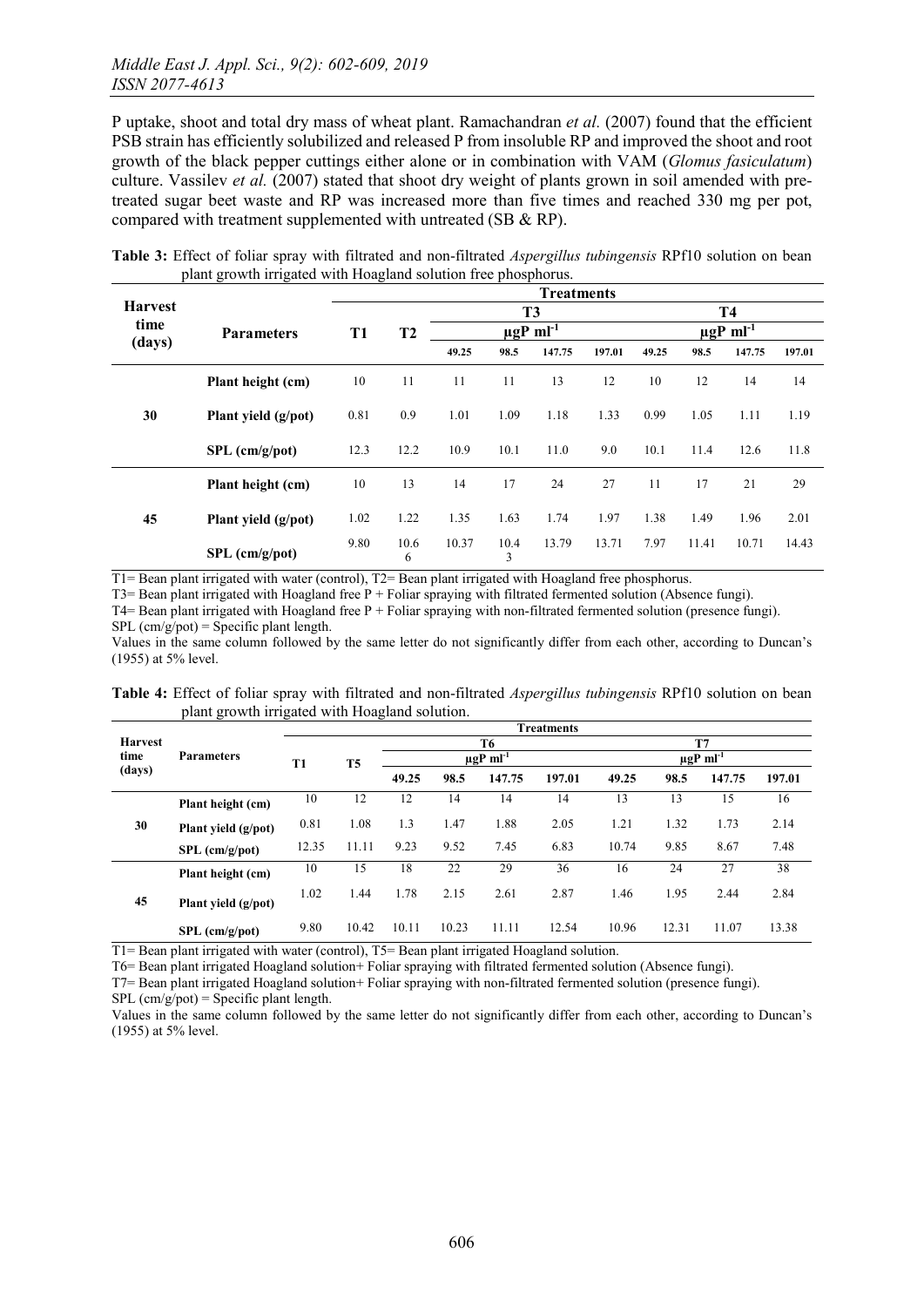

Fig. 1: The parameters of bean plant growth as affected by different foliar spray with filtrated and non-filtrated *Aspergillus tubingensis* RPf10 solution under irrigated with Hoagland solution free phosphorus conditions after 30 days (A) and 45 days (B) of growth.

T1= Bean plant irrigated with water (control), T2= Bean plant irrigated with Hoagland free phosphorus, T3= Bean plant irrigated with Hoagland free P + Foliar spraying with filtrated fermented solution (Absence fungi),  $T =$  Bean plant irrigated with Hoagland free P + Foliar spraying with non-filtrated fermented solution (presence fungi). %  $\overline{FGR}$  =percentage fermented solution induced plant growth response.





T1= Bean plant irrigated with water (control), T5= Bean plant irrigated Hoagland solution, T6= Bean plant irrigated Hoagland solution+ Foliar spraying with filtrated fermented solution (Absence fungi), T7= Bean plant irrigated Hoagland solution+ Foliar spraying with non-filtrated fermented solution (presence fungi). % FGR = Percentage fermented solution induced plant growth response.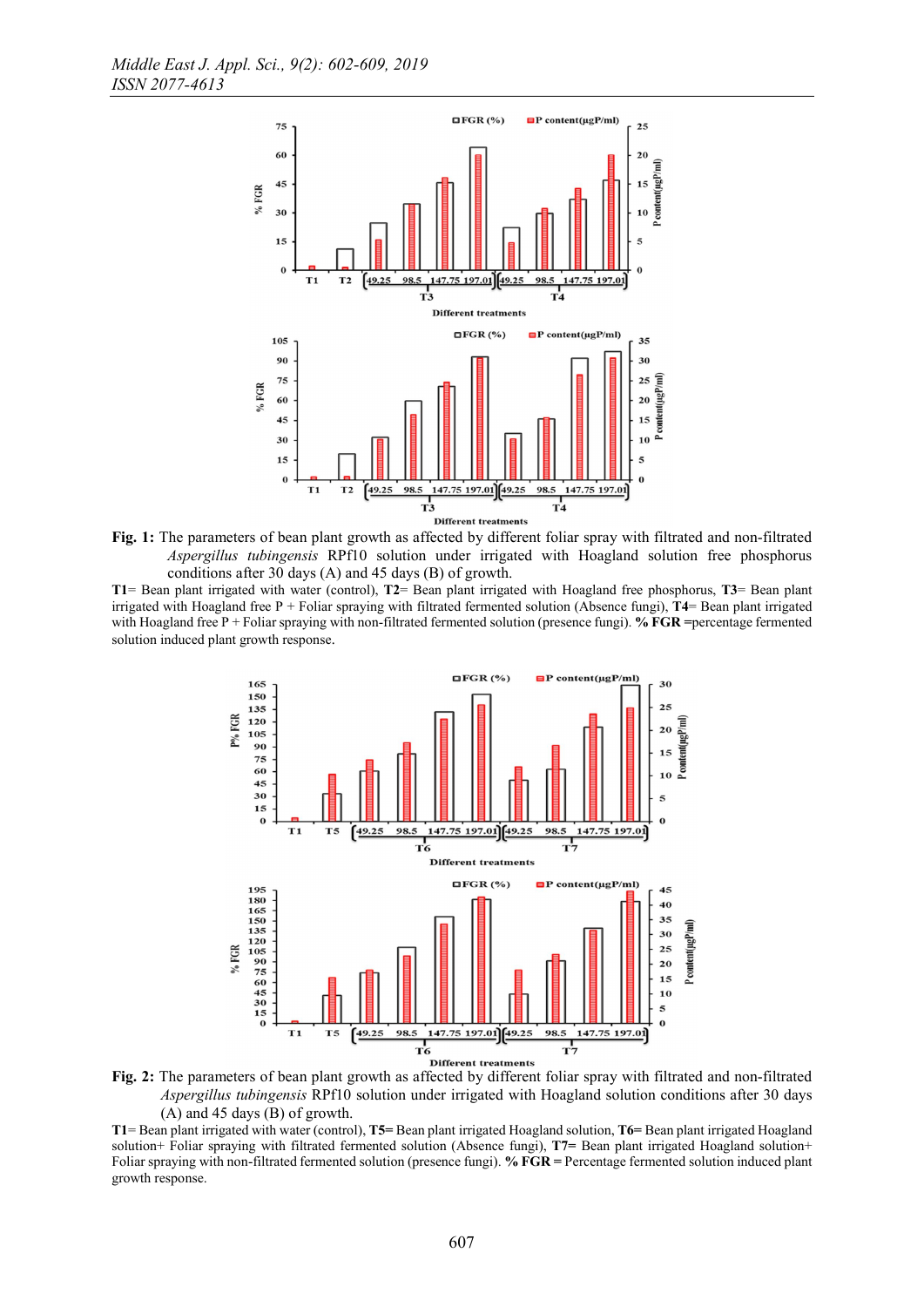## Conclusion

Foliar spray by un-filtrated fermented solution at 197.01 μgP/ml increased the plant height, yield and P content about 2.53, 1.97 and 2.87 fold after 45 days harvest period comparing to control treatment irrigated with Hoagland solution only, suggesting its potential use a P fertilizer.

# **References**

- Abou-Taleb, Kh. A., Amin, Sh. A., Abdelhady, H. M. and Z. H. Tayeb, 2018. Optimization of Rock Phosphate Solubilization in Submerged Cultures Containing Some Agro-Industrial Residues. J. Adv. Microbiol,11(2): 1-18.
- Cloete, K., A. Valentine, M. Stander,L. Blomerus and A. Botha, 2009. Evidence of symbiosis between the soil yeast Cryptococcus laurentii and a sclerophyllous medicinal shrub, Agathosma betulina (Berg.) Pillans. Microb. Ecol., 57: 624–632.
- Duncan, D.B., 1955. Multiple range and multiple F test. Biomerics, 11: 1-42.
- El-Komy, H. M. A., 2005. Coimmobilization of Azospirillum lipoferum and Bacillus megaterium for successful phosphorus and nitrogen nutrition of wheat plants. Food Technol. Biotechnol. 43(1):19-27.
- EMCC, Egyptian Microbial Culture Collection, 1992. Microbiological Resource Center, Fac. of Agric., Ain Shams Univ. Cairo-Mircen, Egypt, p.126.
- Gyaneshwar, P., N. Kumar, L. J. Parekh and P. S. Poole, 2002. Role of soil microorganisms in improving P nutrition of plants. Plant and Soil. 245:83-93.
- Han, H. S., E. Supanjani and K. D. Lee, 2006. Effect of co-inoculation with phosphate and potassium solubilizing bacteria on mineral uptake and growth of pepper and cucumber. Plant soil Environ. 52(3):130-136.
- IBM® SPSS® Statistics, 2011. Version 19.0, SPSS Inc., Chicago, Illinois.
- Jackson, M. L., 1958. Soil chemical analysis. Prentice-Hall, Inc., Englewood cliffs, NJ, 498p.
- Jain, R., J. Saxena and V. Sharma, 2010. The evaluation of free and encapsulated Aspergillus awamori for phosphate solubilization in fermentation and soil–plant system. Applied Soil Ecol., 46: 90– 94.
- Jones, D. L. and P. R. Darrah, 1994. Role of root derived organic acids in the mobilization of nutrients from the rhizosphere. Plant Soil. 66:247-257.
- Kannapiran, E. and V. S. Ramkumar, 2011. Isolation of phosphate solubilizing bacteria from sediments of Thondi coast, Palk Strait, Southeast coast of India. Ann. Biol. Res. 25:157-163.
- Omer, S. A., 1998. The role of rock-phosphate-solubilizing fungi and vesicular arbuscular mycorrhiza (VAM) in growth of wheat plants fertilized with rock phosphate. World J. Microbiol. Biotechnol. 14: 211-218.
- Qureshi, M. A., Z. A. Ahmad, N. Akhtar, A. Iqbal; F. Mujeeb and M. A. Shakir, 2012. Role of phosphate solubilizing bacteria (PSB) in enhancing P availability and promoting cotton growth. J. Anim. Plant Sci. 22(1): 204-210.
- Ramachandran, K., V. Srinivasan, S. Hamza and M. Anandaraj, 2007. Phosphate solubilizing bacteria isolated from the rhizosphere soil and its growth promotion on black pepper (*Piper nigrum* L.) cuttings. First International meeting on microbial phosphate solubilization developments in plant and soil sciences. 102:325-331.

Sagervanshi, A., P. Kumari, A. N. And and A. Kumar, 2012. Isolation and characterization of phosphate solubilizing bacteria from Anand agriculture soil. Int. J. Phama Life Sci. 2:256-266.

- Vassilev, N. and M. Vassileva (2003). Biotechnological solubilization of rock phosphate on media containing agro-industrial wastes. Appl. Microbiol. Biotechnol. 61:435-440.
- Vassilev, N.; I. Franco; M. Vassileva and R. Azcon (1996). Improved plant growth with rock phosphate solubilized by Aspergillus niger grown on sugar beet waste. Bioresour. Techn. 55:237-241.
- Vassilev, N.; M. Vassileva and I. Nikolaeva (2006). Simultaneous P solubilizing and biocontrol activity of microorganisms: potentials and future trends. Appl. Microbiol. Biotechnol. 17:18-144.
- Vassileva, M.; M. Serrano; V. Bravo; E. Jurado; I. Nikolaeva; V. Martos and N. Vassilev (2010). Multifunctional properties of phosphate-solubilizing microorganisms grown on agro-industrial wastes in fermentation and soil conditions. Appl. Microbiol. Biotechnol., 85, 1287-1299.